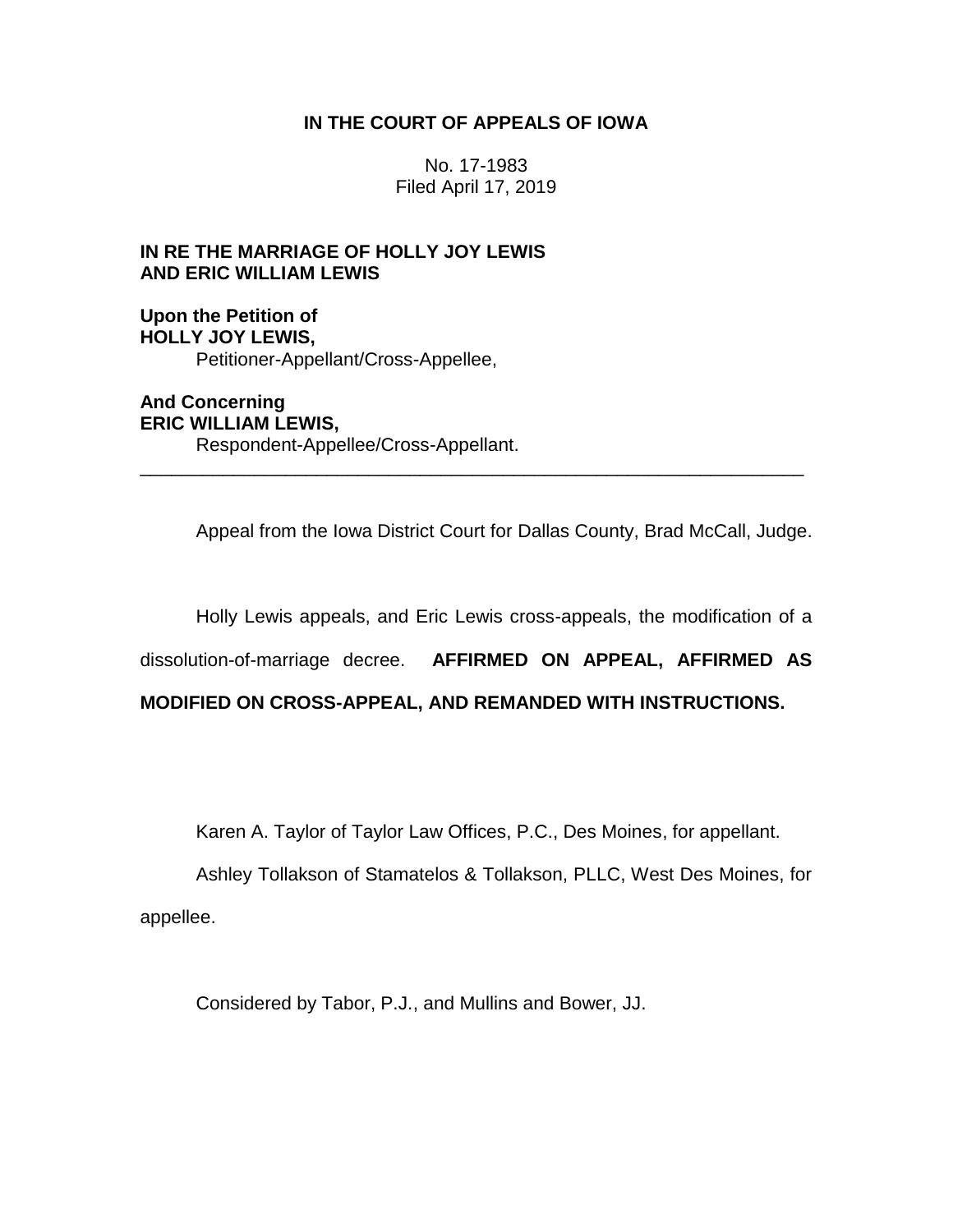#### **MULLINS, Judge.**

Holly Lewis appeals, and Eric Lewis cross-appeals, the modification of a dissolution-of-marriage decree. Holly argues the court erred in modifying the physical-care provisions of the decree or, alternatively, she should have been afforded additional parenting time as to the children placed in the parties' shared physical care. Eric argues the court erred in placing the two younger children in the joint physical care of both parties rather than in his physical care and the court erred in its child-support calculation as to the joint-physical-care children.

## **I. Background Facts and Proceedings**

Upon our de novo review of the record, we make the following factual findings. The parties married in 1999. The marriage produced three children: two daughters, L.J.L. (born May 2000) and L.L.L. (born May 2001); and a son, L.W.L. (born September 2002).

In July 2007, Holly filed a petition for dissolution of marriage. The district court ordered the completion of a custody evaluation. A lengthy evaluation was completed in April 2008. The evaluator recommended the establishment of a physical-care arrangement in which the children would spend sixty percent of their time with Holly and forty percent with Eric. The evaluator additionally recommended that Holly participate in mental-health services. A follow up to the evaluation was completed in September. The evaluator again recommended that Holly participate in mental-health services and her status as physical caregiver should depend on continuing treatment. In October, the district court entered a dissolution-of-marriage decree stipulated to by the parties. The parties were granted joint legal custody of the children, with physical care being awarded to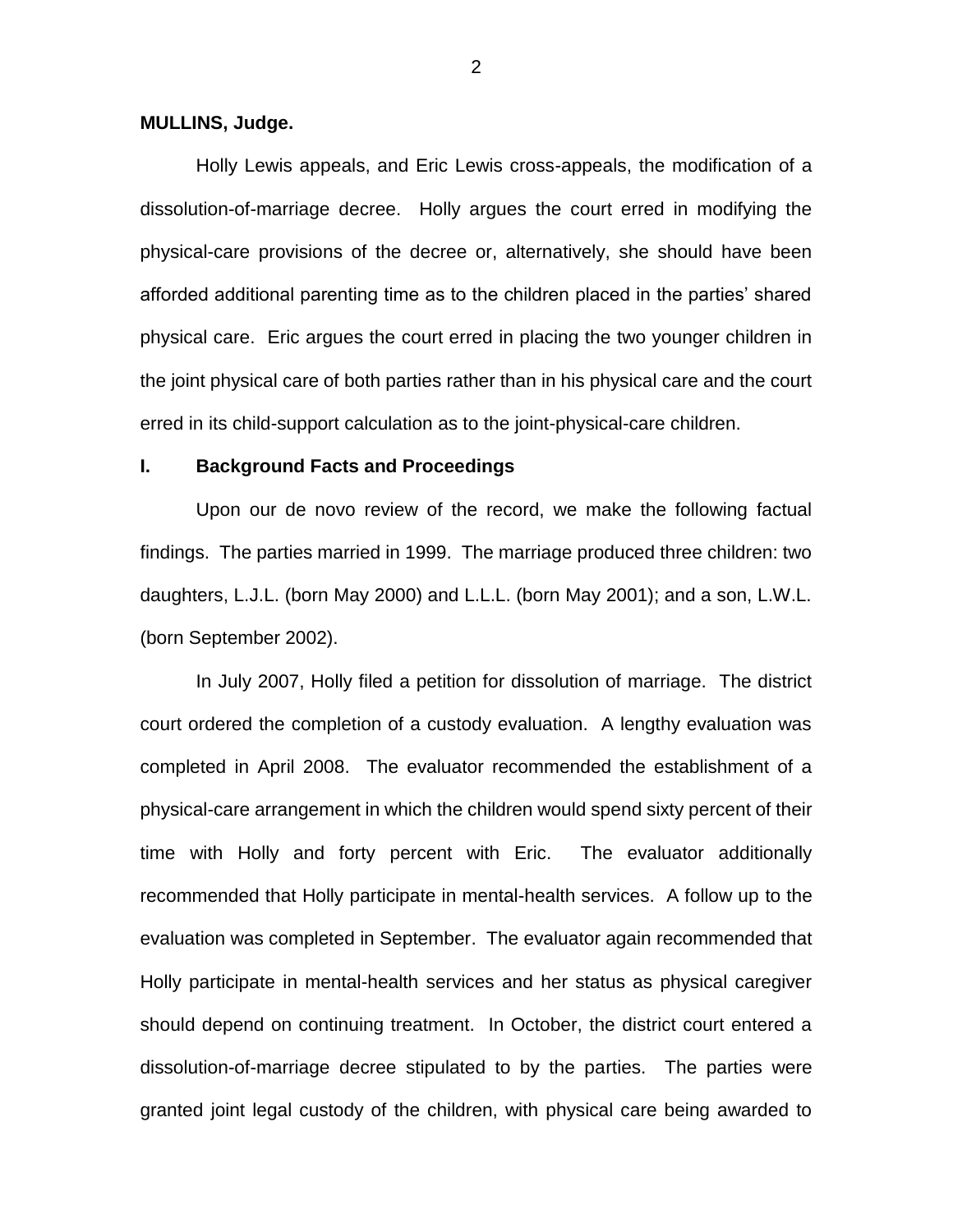Holly. Eric was granted liberal visitation rights. The court ordered that Holly participate in mental-health services until she reaches maximum benefits as determined by her therapist. Both parties were ordered to continue to participate in co-parenting counseling once per month so long as their counselor determined it necessary.

Eric maintains a laid-back and easy-going style of parenting. Eric lives with his girlfriend of more than three years, Heidi, her two children, and L.J.L. Although there were some blending issues between the children and two of Eric's previous girlfriends, and the relationships between Heidi and the children were somewhat rocky at first, these issues were influenced by Holly's negative remarks to the children about Eric's various girlfriends. The children currently have positive relationships with Heidi and her children. Eric is the president of a business owned and started by his parents. Eric earns gross annual income in the amount of \$164,632.00. He has a very flexible work schedule. Eric pays for all costs associated with the children's schooling, extracurricular activities, cell phones, and automobiles. Eric is supportive of Holly's relationships with the children.

Holly has served as the primary caretaker for the children. Historically, she has tended to the children's medical and dental needs and organized their extracurricular activities. Holly maintains an intense and supervisory parenting style. Holly is generally unsupportive of Eric's relationships with the children. Holly views any indication of preference for Eric by the children as a sign of disloyalty. Such indications generally result in Holly becoming upset with the children. Holly variously accuses Eric of being a drug user and dealer. Her claims are wholly unsubstantiated. The parties' co-parenting counselor testified much of the co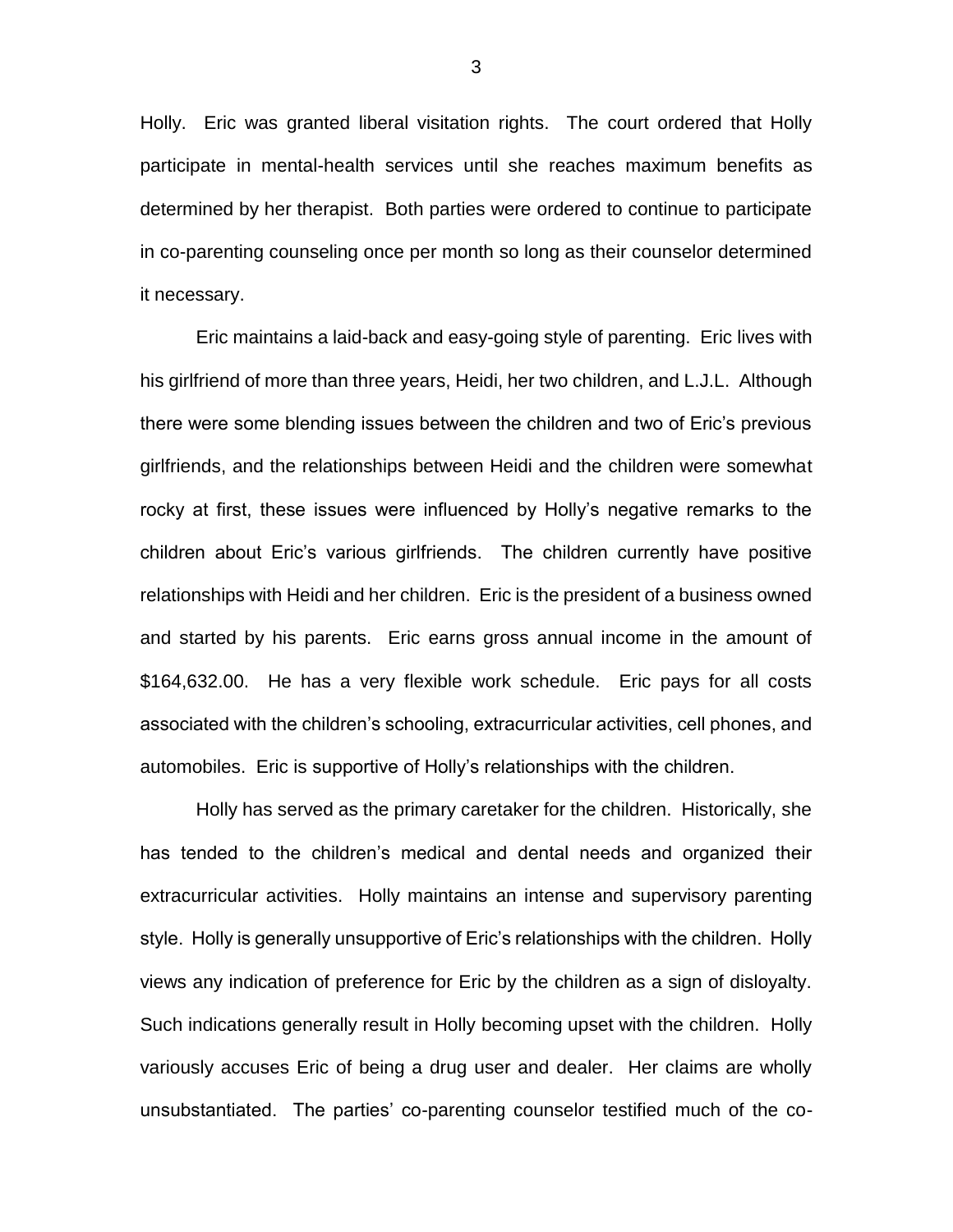parenting struggles are largely a result of Holly's inflexibility, as it always has "to be her way or no way." The counselor also testified to her concern, since the entry of the decree, for Holly's "constant attempts to sabotage [Eric's] relationship with the kids." Holly works part time at a paint store. The amount of time she works varies but a review of her pay stubs shows an average gross income in the amount of \$1814.92 per month, which equates to \$21,779.04 per year.

At the time of trial, L.J.L. was seventeen years old and a senior in high school. She has since reached the age of majority. She is high functioning and independent. The relationship between Holly and L.J.L. is highly strained. L.J.L. has made it clear that she will not live with Holly. L.L.L. was sixteen years old and a junior in high school at the time of trial. She is a people pleaser and is outspoken and accomplished in both academics and extracurricular activities. L.W.L. was fifteen years old and a freshman in high school at the time of trial. He is more laid back and reserved than his older sisters. He struggles somewhat in school but does well socially and in athletics.

Since the entry of the decree, Holly has not addressed her mental-health issues or meaningfully participated in mental-health treatment as ordered. The children fear Holly, and they find Eric to be more dependable and reliable. Holly frequently engages in unpredictable behavior and directs hostility toward the children. Holly screams at the children, throws things, and breaks things during these episodes. Generally, she blames her behavior on Eric and an issue with her thyroid. Most of the hostility has been between Holly and the oldest child, L.J.L. By October 2016, L.J.L., became fed up with Holly's hostile behavior toward her and her siblings. At this time, L.J.L. went to stay with Eric for about a week. A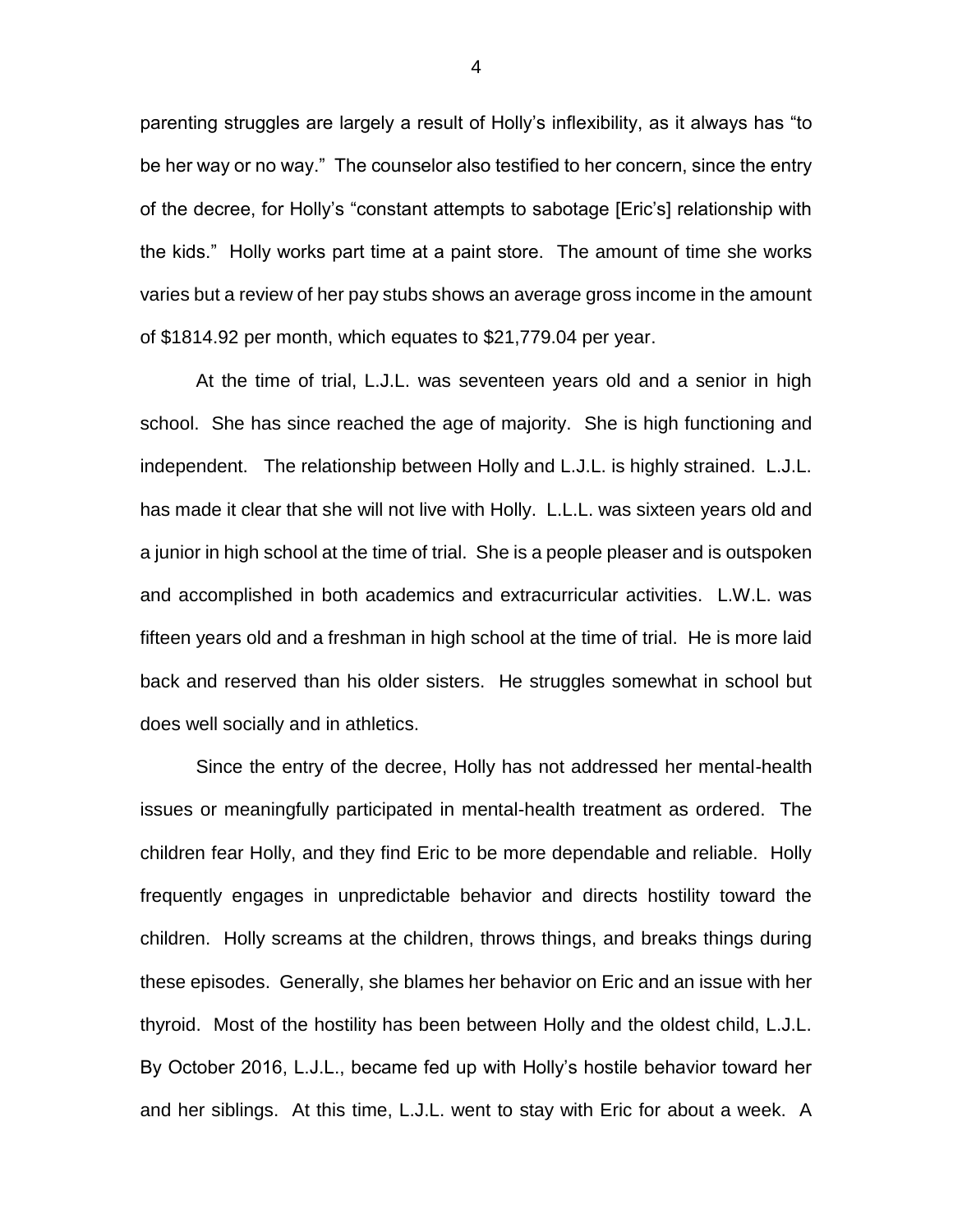fight erupted between Holly and L.J.L. upon her return to Holly's home, during which Holly directed L.J.L. to kill herself. L.J.L immediately moved out of Holly's home and moved in with Eric permanently. Eric has encouraged L.J.L. to work things out with Holly.

Holly shifted her aggression to L.L.L. after L.J.L.'s departure from the home. In December 2016, Holly had an extensive and aggressive outburst toward L.L.L. in relation to the child not getting a discount on paint at the store Holly works at. This incident resulted in a founded child-abuse assessment against Holly for mental injury. The evidence supports a conclusion that eruptions such as these on the part of Holly toward the children are fairly common. The guardian ad litem testified, as a result of Holly's failure to abide by the decree and receive meaningful mental-health services, the children's safety and emotional and mental health are compromised while in Holly's care. The co-parenting counselor testified to her concern for the children's safety if they remain in Holly's physical care.

In December 2016, Eric filed a petition for modification of the decree alleging numerous developments warranted modification of the custody and support provisions of the decree. Holly filed a counter-claim requesting an increase in Eric's child-support obligation.

Following a two-day trial in November 2017, the court concluded Eric met his burden for modification of the original decree. The court found L.J.L.'s best interests necessitate her placement in Eric's physical care while L.L.L. and L.W.L.'s best interests would be served by being placed in the shared physical care of the parties. The court entered a written modification ruling in which it ordered physical care of L.J.L. be placed with Eric while L.L.L. and L.W.L. be in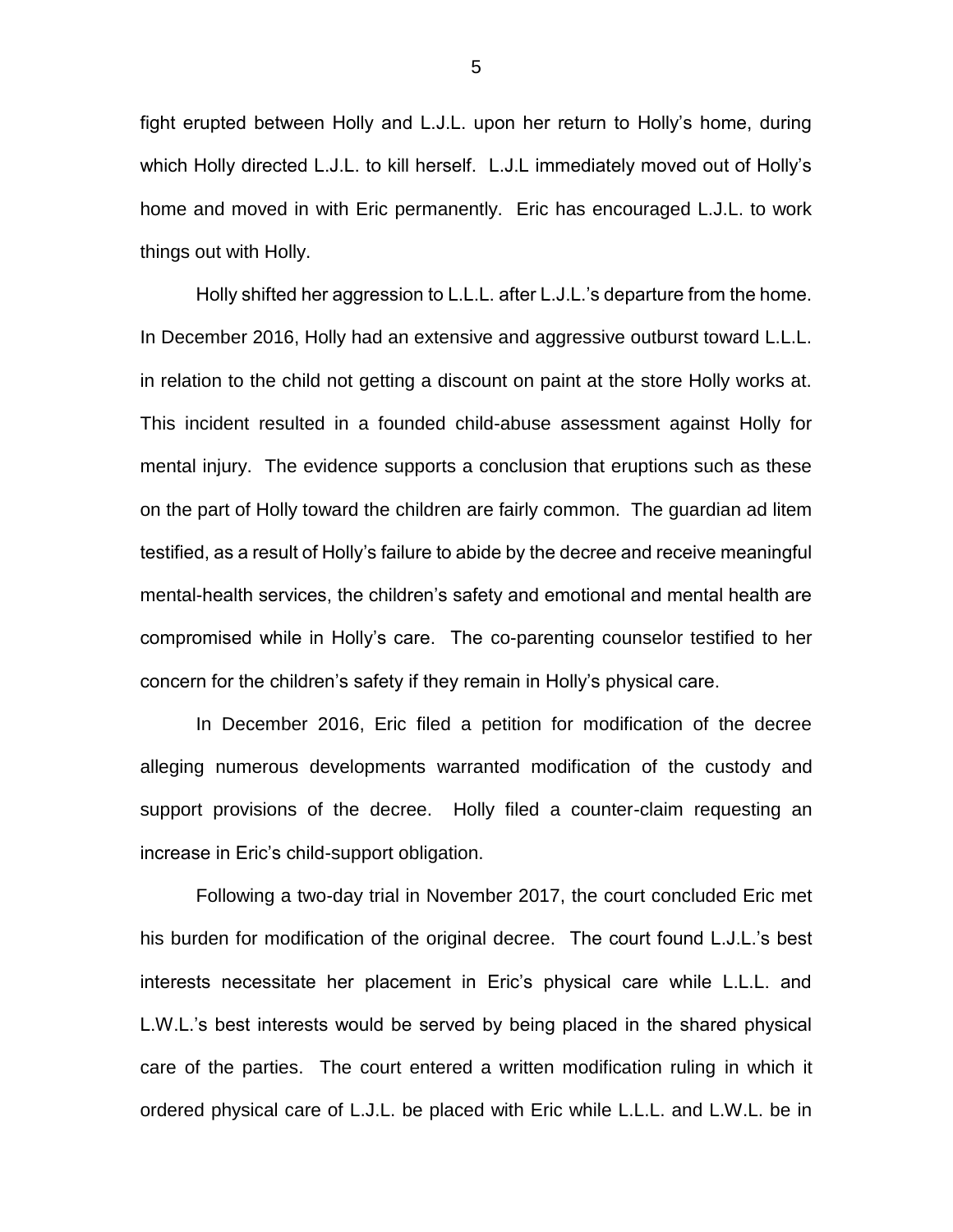the shared physical care of the parties subject to a specific parenting-time schedule. As to L.L.L. and L.W.L., the court ordered Holly's entitlement to parenting time every other Thursday evening to Sunday evening and every other Wednesday evening to Thursday morning on an alternating basis. The court also ordered Holly to enroll in mental-health therapy and treatment. In a subsequent order, the court ordered Eric to pay Holly monthly child support in the amount \$1034.00 so long as three children are eligible, \$1149.00 so long as two children are eligible, and \$809.00 so long as one child is eligible. As noted, both parties appeal.

## **II. Standard of Review**

An action to modify a decree of dissolution of marriage is an equitable proceeding, which we review de novo. Iowa R. App. P. 6.907; *In re Marriage of Hoffman*, 867 N.W.2d 26, 32 (Iowa 2015). We give weight to the factual findings of the district court, especially when considering the credibility of witnesses, but we are not bound by them. Iowa R. App. P. 6.904(3)(g). The best interests of the children is our primary consideration. Iowa R. App. P. 6.904(3)(o); *Hoffman*, 867 N.W.2d at 32.

#### **III. Analysis**

On appeal, the parties agree L.J.L. reached the age of majority during the pendency of this appeal and, as such, neither takes issue with the physical care of that child. Additionally, Eric only challenges the portion of his child-support obligation as to the two younger children. We address each issue in turn.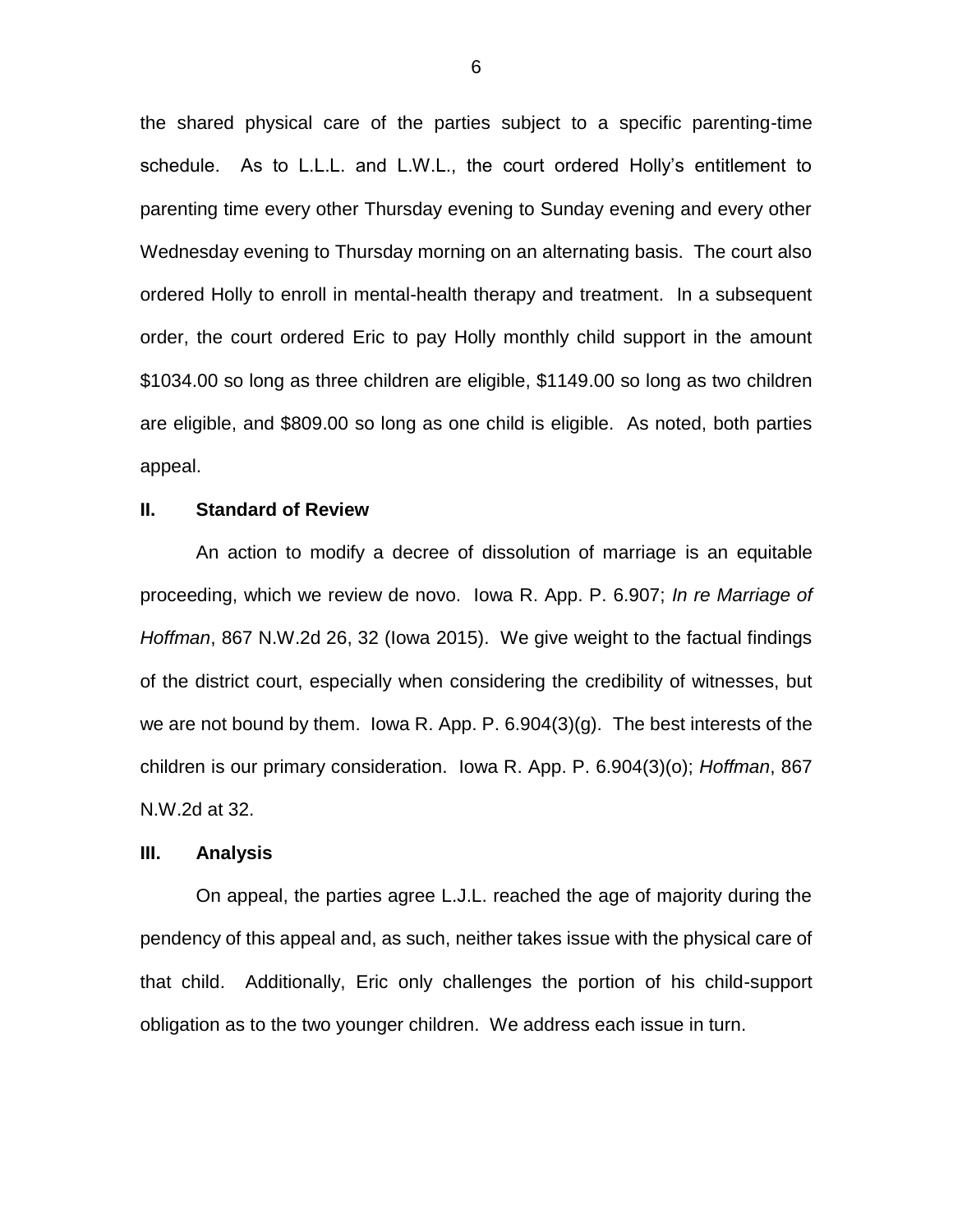## A. Physical Care

On appeal, Holly challenges the district court's modification of physical care as to the two younger children, L.L.L. and L.W.L., arguing Eric failed to meet his burden for modification. On cross-appeal, Eric contends the court erred in placing these children in the shared physical care of the parties rather than in his physical care. The original decree provided the parties joint legal custody, gave Holly physical care, and assured Eric liberal visitation rights. Eric's petition sought modification of the physical-care provisions of the decree.

To change a custodial provision of a dissolution decree, the applying party must establish by a preponderance of evidence that conditions since the decree was entered have so materially and substantially changed that the children's best interests make it expedient to make the requested change. The changed circumstances must not have been contemplated by the court when the decree was entered, and they must be more or less permanent, not temporary. They must relate to the welfare of the children. A parent seeking to take custody from the other must prove an ability to minister more effectively to the children's well being. The heavy burden upon a party seeking to modify custody stems from the principle that once custody of children has been fixed it should be disturbed only for the most cogent reasons.

*In re Marriage of Frederici*, 338 N.W.2d 156, 158 (Iowa 1983).

## *1. Change in Circumstances*

In light of the concerns raised in the pre-decree custody evaluation, the stipulated decree ordered that Holly participate in mental-health services until she reached maximum benefits as determined by her therapist. In its ruling from the bench, the district court specifically found that Holly has failed to participate in the required mental-health treatment or otherwise address her mental-health issues, these failures have resulted in Holly's emotional outbursts toward the children, such outbursts have a detrimental impact on the children, and Holly's failure to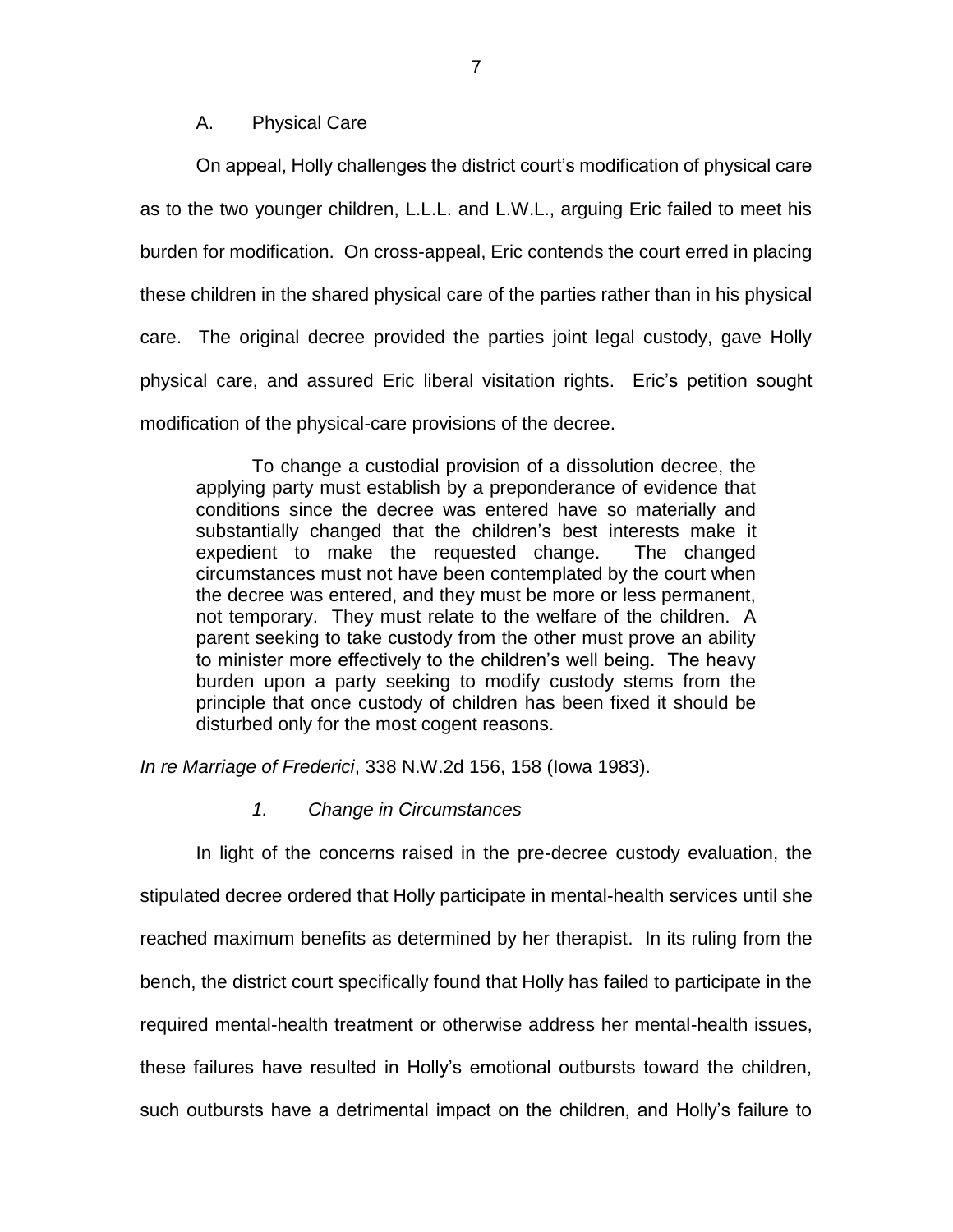follow through with her mental-health treatment during the last nine years is not a circumstance the court contemplated when the decree was entered and that change is more or less permanent.

Holly's failure to address her mental-health issues as was expected and contemplated by the district court at the time of the original decree, has resulted in mental and emotional instability on Holly's part, which has led to emotional and aggressive outbursts toward the children. We expressly note our disagreement with Holly's characterization of her outbursts as isolated. Rather, the evidence shows her outbursts toward the children are regular and frequent, and they have caused the children mental and emotional trauma. Upon our de novo review of the record, we agree with the district court that Eric met his burden to show the results of Holly's failure to address her mental health amount to material and substantial changes in circumstances, they are more or less permanent and were not contemplated by the decretal court, and they relate to the welfare of the children. *See id.* 

#### *2. Children's Well-Being*

We turn to whether Eric met his burden to show he has a superior ability to minister to the children's well-being. *See In re Marriage of Harris*, 877 N.W.2d 434, 440 (Iowa 2016); *Frederici*, 338 N.W.2d at 158. Our primary consideration in making this determination is the long-term best interests of the children. *See In re Marriage of Zabecki*, 389 N.W.2d 396, 395 (Iowa 1986). "Prior cases are of little precedential value, except to provide a framework for our analysis, and we must ultimately tailor our decision to the unique facts and circumstances before us." *In re Marriage of Kleist*, 538 N.W.2d 273, 276 (Iowa 1995).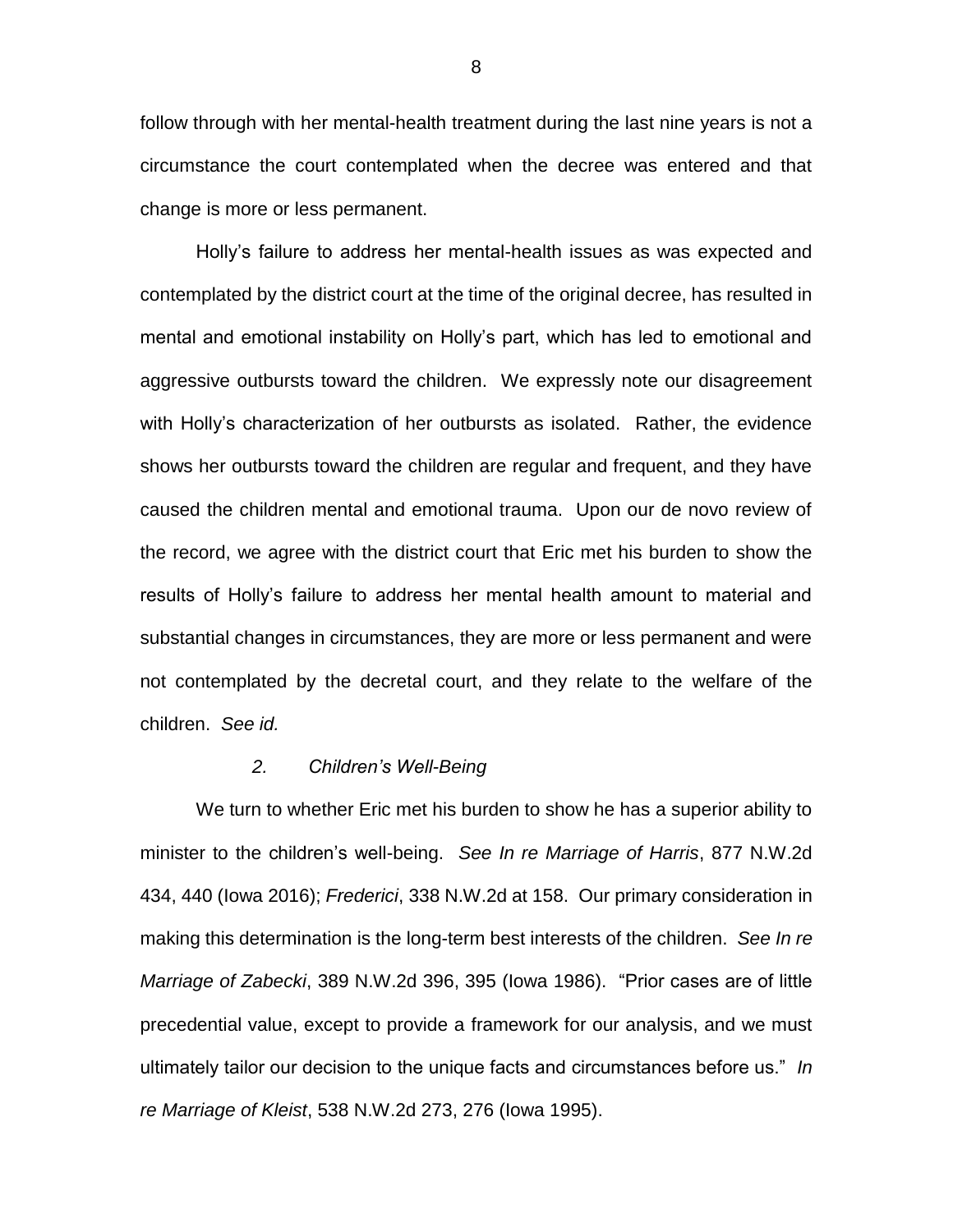The criteria for determining child custody are applied in both dissolution and modification proceedings. *See In re Marriage of Hubbard*, 315 N.W.2d 75, 80 (Iowa 1982); *In re Marriage of Courtade*, 560 N.W.2d 36, 37 (Iowa Ct. App. 1996). "The factors the court considers in awarding custody are enumerated in Iowa Code section 598.41(3)" (2016). *Courtade*, 560 N.W.2d at 37. "Although Iowa Code section 598.41(3) does not directly apply to *physical care* decisions, . . . the factors listed here as well as other facts and circumstances are relevant in determining" physical care. *In re Marriage of Hansen*, 733 N.W.2d 683, 696 (Iowa 2007). "In determining which parent serves the child's best interests, the objective is to place the child in an environment most likely to bring the child to healthy physical, mental, and social maturity." *Courtade*, 560 N.W.2d at 38. The following factors are relevant to the determination of which parent can more effectively minister to the children's long-term well-being in this case:

(a) Whether each parent would be a suitable custodian for the child.

(b) Whether the psychological and emotional needs and development of the child will suffer due to lack of active contact with and attention from both parents.

(c) Whether the parents can communicate with each other regarding the child's needs.

(d) Whether both parents have actively cared for the child before and since the [decree].

(e) Whether each parent can support the other parent's relationship with the child.

(g) Whether one or both parents agree or opposed to joint custody.

(h) The geographic proximity of the parents.

. . . .

Iowa Code  $\S$  598.41(3)(a)–(e), (g)–(h). We also note our consideration of the

characteristics of the children and parents, the children's needs and the parents'

capacity and interests in meeting the same, the relationships between the parents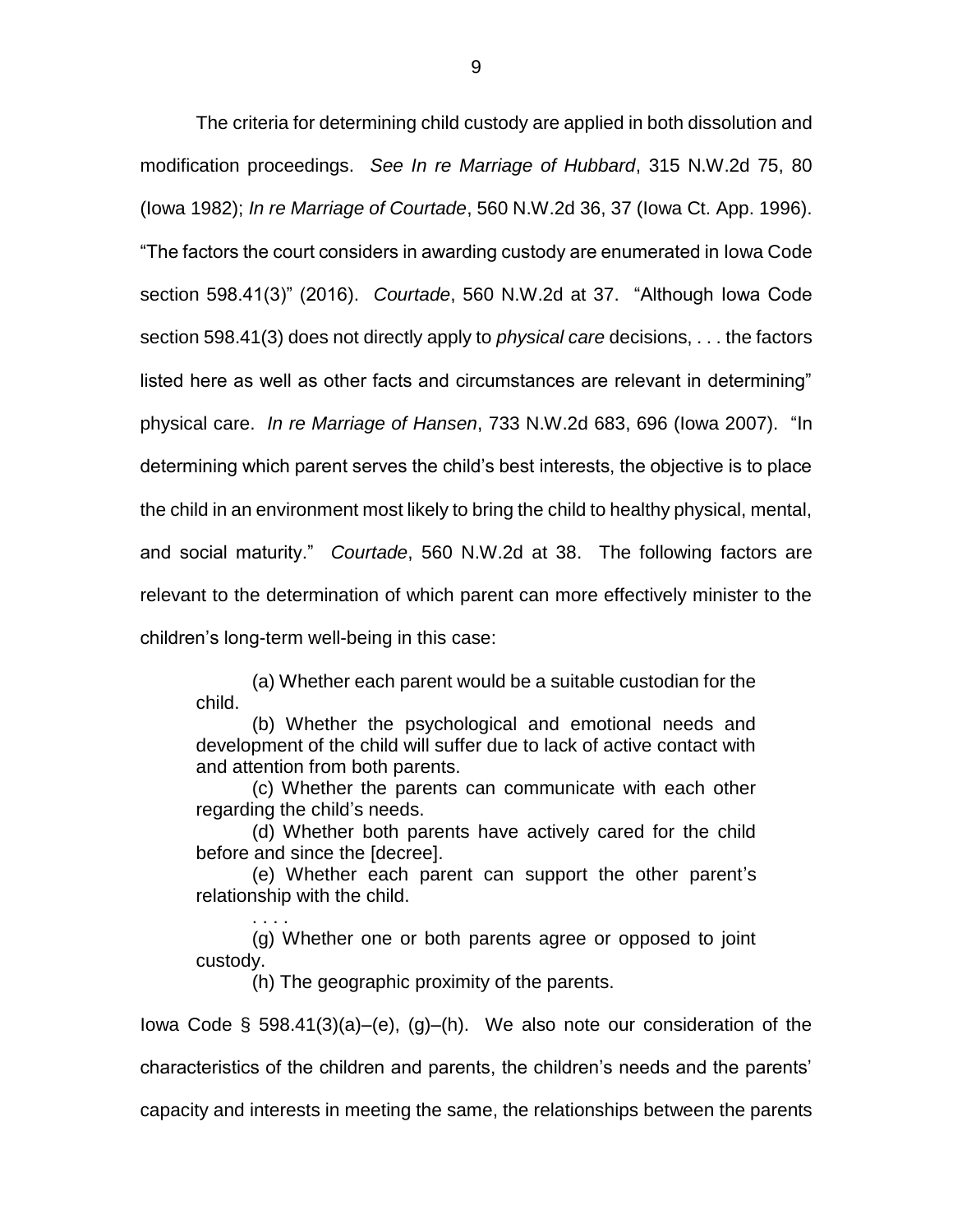and children, the effect of continuing or disrupting an existing physical-care arrangement, the nature of each proposed environment, and any other relevant matter disclosed by the evidence. *See In re Marriage of Winter*, 223 N.W.2d 165, 166–67 (Iowa 1974).<sup>1</sup>

In considering whether each parent is a suitable custodian, we note our acknowledgement of the parents' dichotomous parenting styles and the pros and cons that accompany each. Holly's assertive and strict parenting style has resulted in the children thriving both educationally and athletically. Eric's laid-back parenting style allows the children freedom to experience life on their terms and not be the subjects of constant scrutiny while in his home. In this case, however, we are more concerned with the cons of the parents' styles in rearing their children. We have little concern for the potential negative effects of Eric's parenting, and we find hollow Holly's efforts to paint him as an absent parent who allows the children to do what they want whenever they want to. Holly's parenting style, on the other hand, has resulted in the children experiencing mental and emotional trauma.

Due to the age and maturity of the children, the close proximity of the parents' homes, Holly's continuing entitlement to liberal parenting time, and Eric's supportiveness of Holly's relationships with the children, we are unable to say the children would suffer due to decreased contact with Holly resulting from

 $\overline{a}$ 

<sup>&</sup>lt;sup>1</sup> We also note our consideration of the factor contained in section 598.41(3)(e)—"Whether the custody arrangement is in accord with the child's wishes or whether the child has strong opposition, taking into consideration the child's age and maturity." *Accord Winter*, 223 N.W.2d at 167 (listing the "preference of the child, if the child is of sufficient age and maturity" as a factor). L.L.L. spoke with the court in chambers with neither the parties nor counsel present. Her testimony was sealed by the district court and has not been provided to the parties or counsel. Although we consider the child's statements to the court in our overall analysis, we honor the child's request that her relations not be disclosed to the parties.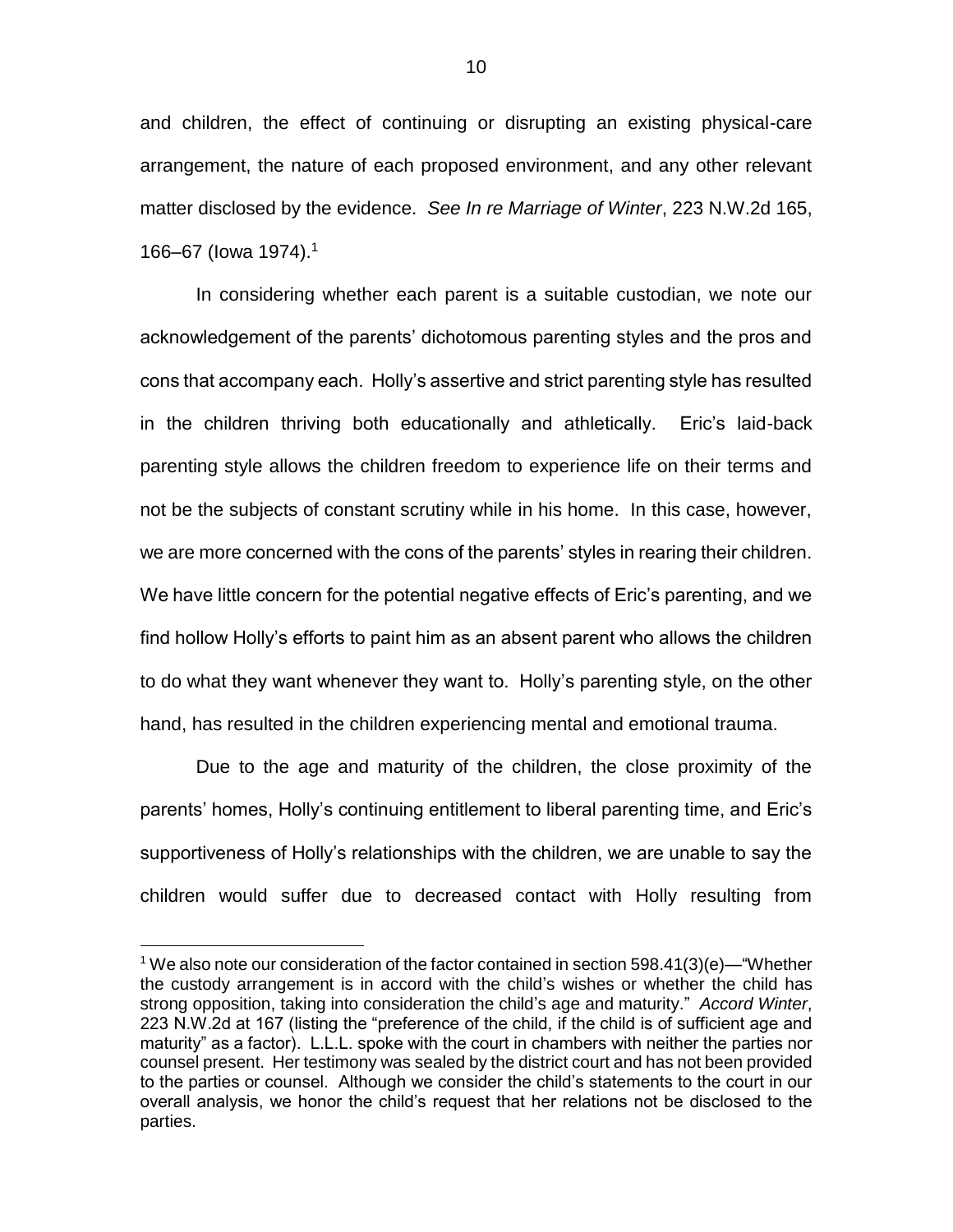modification. Although Holly has been the historical caregiver, Eric has not been an absent parent, and he has assumed a more traditional role as a financial provider for the children. We also note our consideration of the facts that Holly has been unsupportive of Eric's relationship with the children and, due to Holly's inflexibility, difficulty in communicating about the children's needs has persisted.

"Determining what custodial arrangement will best serve the long-range interest of a child frequently becomes a matter of choosing the least detrimental available alternative for safeguarding the child's growth and development." *Winter*, 223 N.W.2d at 167. Upon our de novo review of the record and considering the foregoing matters, we find Eric met his burden to show he has a superior ability to minister most effectively to these children's well-being.

#### *3. Physical-Care Arrangement*

Having found Eric met his burden for modification of the physical-care provisions of the decree, we next consider his argument that the court erred in placing L.L.L. and L.W.L. in the shared physical care of the parties rather than in his physical care. Holly does not directly respond to Eric's argument in her reply brief. "Upon the request of either parent, the court may award joint physical care unless such an arrangement is not in the best interests of the children." *In re Marriage of Hansen*, 886 N.W.2d 868, 874 (Iowa Ct. App. 2016); *accord* Iowa Code § 598.41(5)(a). Notably, neither parent requested the decree be modified to provide a joint-physical-care arrangement. As such, the district court had no statutory authority to order a joint-physical-care arrangement. *See In re Marriage of Cerwick*, No. 12-1188, 2013 WL 2370722, at \*3 (Iowa Ct. App. May 30, 2013) ("The legislature could have provided that the district court may consider joint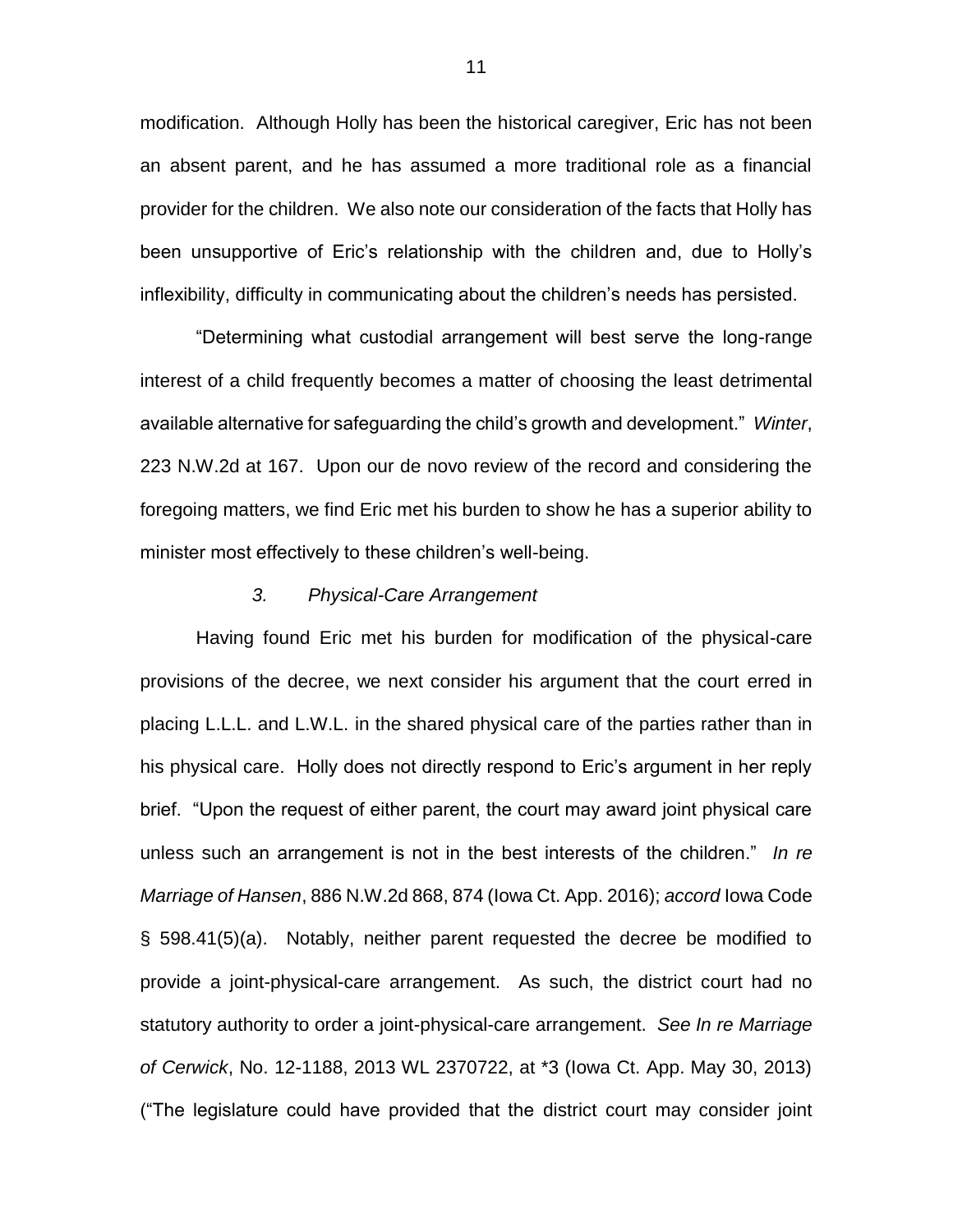physical care whenever the best interest of the children so required—rather than upon the request of either parent. It did not do so." (citations omitted)). In any event, after a de novo review of the record and consideration of the relevant factors, *see Hansen*, 886 N.W.2d at 874, we find a joint-physical-care arrangement is not in the best interests of these children. The parties are unable to effectively communicate about the children, the degree of conflict between the parties is high, and their approaches to daily matters can be described as nothing other than dichotomous. *See id.*

Having concluded the district court improperly ordered joint physical care, we must determine which party should be awarded physical care. We have already concluded, above, that Eric has a superior ability to minister most effectively to these children's well-being. Although Holly has historically been the primary caregiver of the children and her parental characteristics have had positive results for the children in some areas, in light of recent developments, we are more concerned for the physical, mental, and emotional health of these children if they remain in Holly's physical care. We find placing the children in Eric's physical care is in these children's best interests, which is our primary consideration. *See* Iowa R. App. P. 6.904(3)(o). Consequently we modify the district court's modification ruling to place L.L.L and L.W.L. in Eric's physical care.

### *4. Visitation*

We turn to visitation. "A noncustodial parent should be awarded liberal visitation in order to afford the children the opportunity to maximize continuing physical and emotional contact with both parents." *In re Marriage of Farrell*, 481 N.W.2d 528, 531 (Iowa Ct. App. 1991); *accord* Iowa Code § 598.41(1)(a).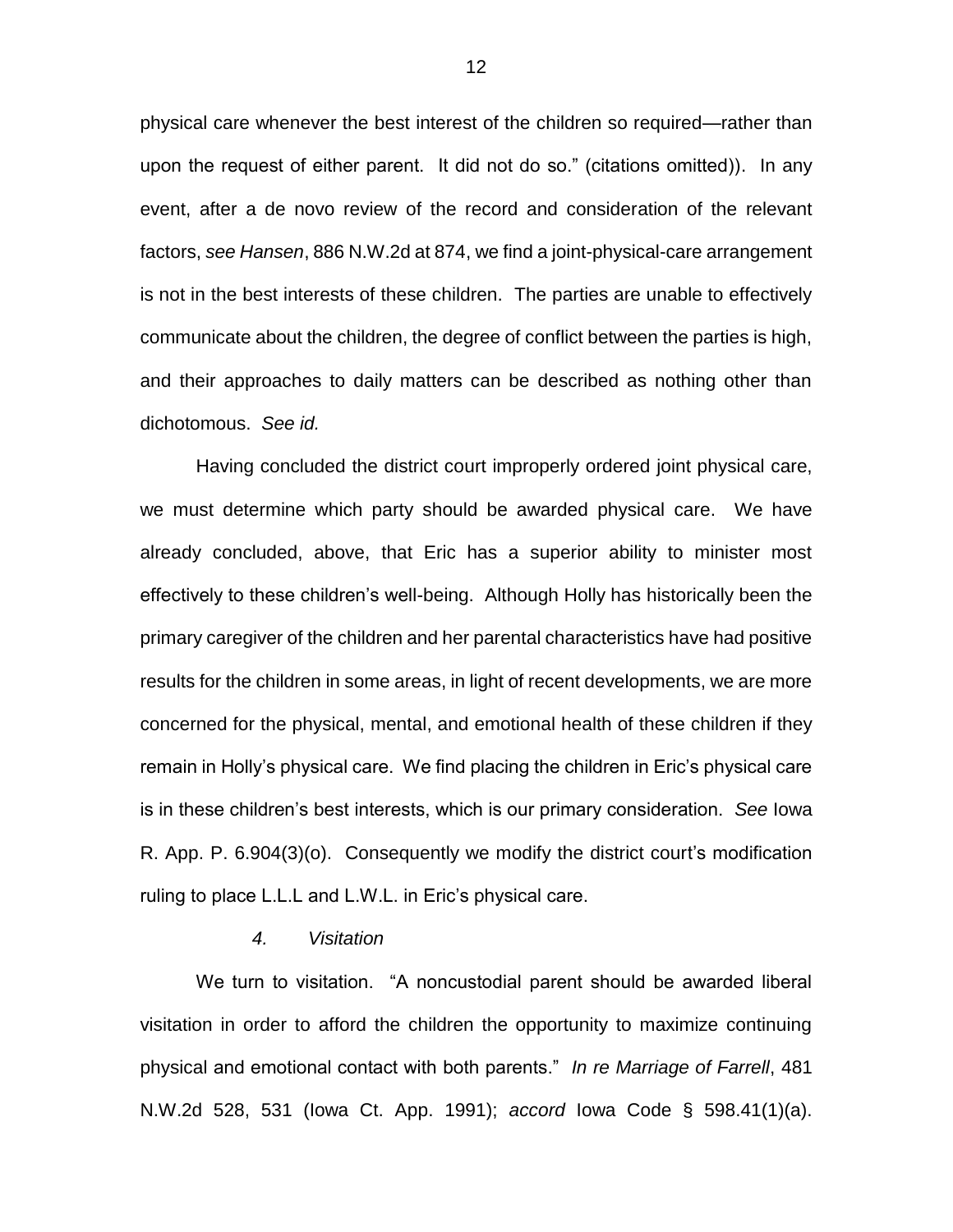"Although liberal visitation is the benchmark, our governing consideration in defining visitation rights is the best interests of the children, not those of the parent seeking visitation." *In re Marriage of Brainard*, 523 N.W.2d 611, 615 (Iowa Ct. App. 1994). On our de novo review, we see no reason to modify the weekly visitation, but we modify the extended summer visitation schedule imposed by the district court's modification decree to entitle Holly to the same visitation rights Eric was entitled to under the original decree. The parties' rights under the original decree as to spring break, holidays, and birthdays shall remain intact.

#### B. Child Support

Finally, Eric argues the court erred in its child-support calculation as to the children the court placed in the parties' joint physical care. He contends, although the children were placed in the joint care of the parties, because the court awarded him more parenting time, he should be entitled to more child support. As such, he argues the district court's apparent use of the "offset" method of calculation, *see*  Iowa Ct. R. 9.14(3), results in an inequity between the parties. To prevent this alleged inequity, he maintains the court should have varied from the guidelines after entering a written finding application of the guidelines would be unjust or inappropriate. *See* Iowa Ct. R. 9.11. Eric also seems to take issue with the court's equal division of expenses relating to the children's schooling and extracurricular activities.

There is a rebuttable presumption the amount of child support resulting from application of the child support guidelines is the correct amount. Iowa Ct. R. 9.4. "The court shall not vary from the amount of child support that would result from application of the guidelines without a written finding that the guidelines would be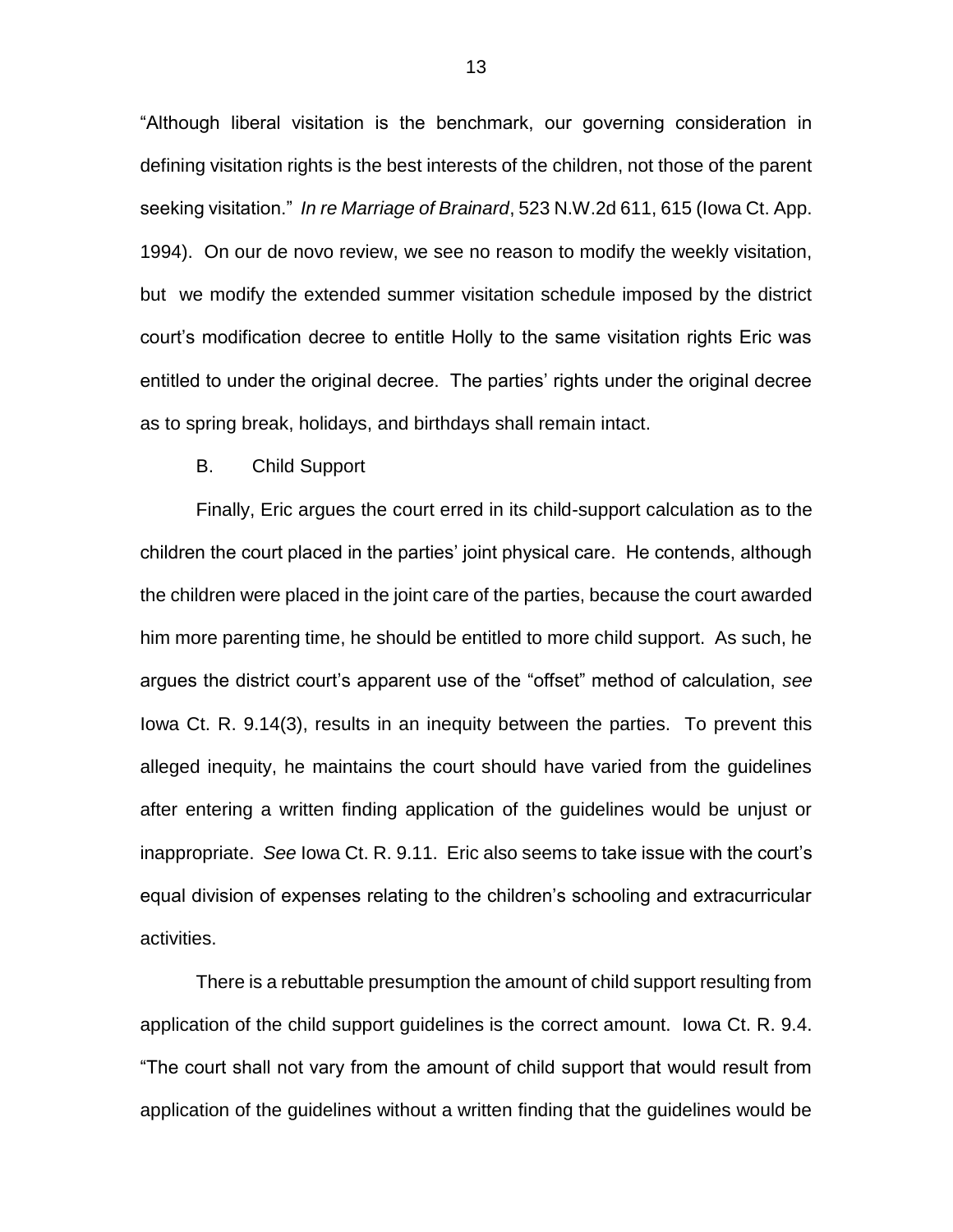unjust or inappropriate" because it would result in "substantial injustice" or because adjustments are necessary "under the special circumstances of the case." Iowa Ct. R. 9.11(1)–(2). Although the modification decree provided Eric with more parenting time, both parents have had the responsibility to maintain a home and provide routine care for children. *Hansen*, 733 N.W.2d at 691. Given the great disparity in the parties' incomes, we find strict application of the guidelines does not result in a substantial injustice to Eric or the children, nor are adjustments necessary to provide for the needs of the children or do justice between the parties, during the pendency of this appeal. We likewise find the district court's assessment of expenses relating to the children's schooling and extracurricular activities to be equitable.

As neither party has applied for a stay of the modified decree pending appeal, *see* Iowa R. App. P. 6.604, we assume the parties have been following the physical-care arrangement and abiding by the child-support obligations outlined in the modified decree and order for support. Having rejected Eric's support arguments, the support obligations imposed in the order for support shall remain effective from the time it was entered until the time of the filing of this opinion. *See In re Marriage of Smiley*, 518 N.W.2d 376, 380 (Iowa 1994).

However, the record before us does not reveal child support calculations worksheets that show how the court determined the current support obligations, nor is there disclosure of various assumptions used in such determination. Consequently, we are hampered in our ability to determine the propriety of the current support orders. In light of the physical-care arrangement ordered in this opinion, we remand the matter to the district court for determination of future